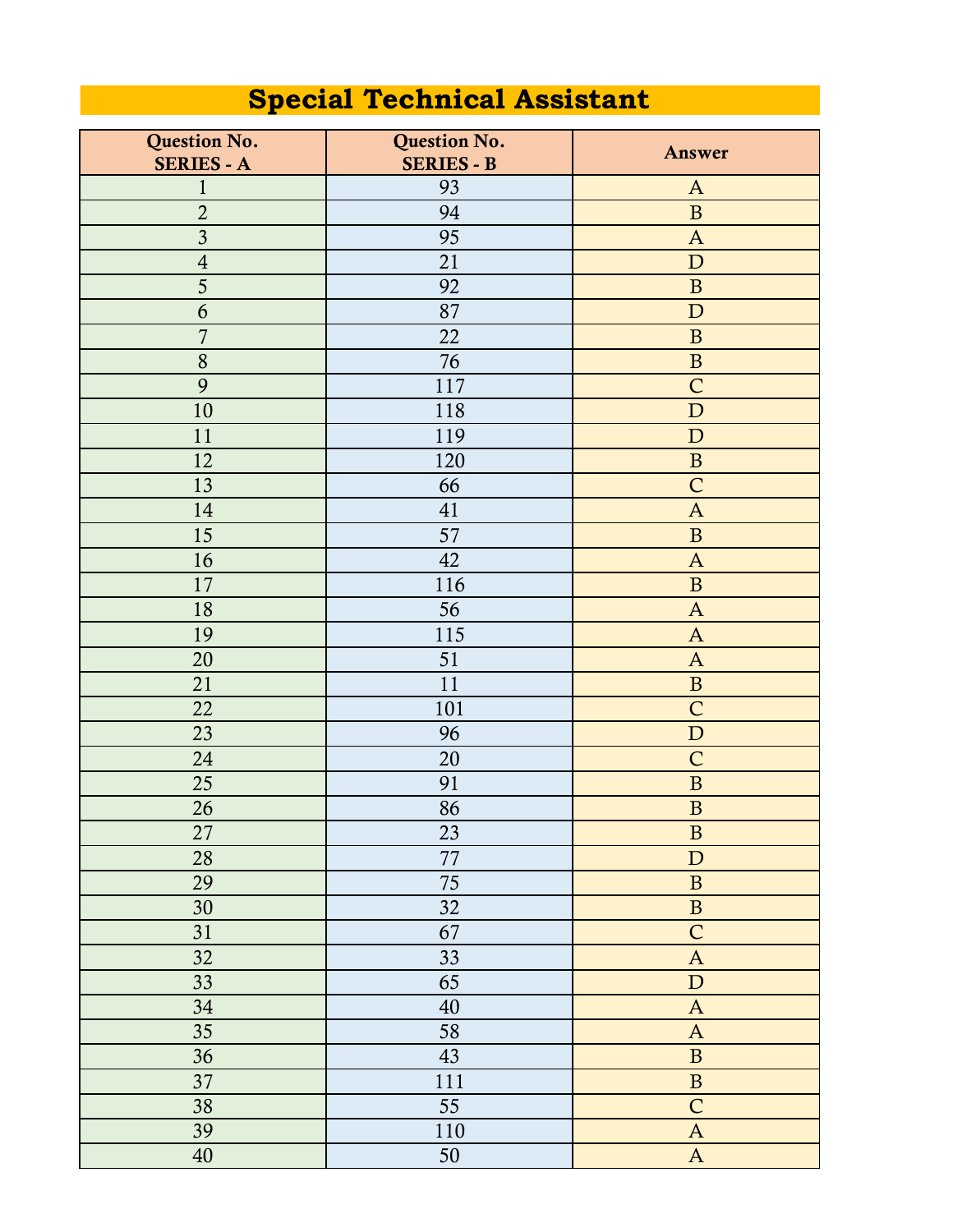| 41          | 12          | $\mathbf{A}$                                                 |
|-------------|-------------|--------------------------------------------------------------|
| 42          | 102         | $\, {\bf B}$                                                 |
| 43          | 97          | $\mathbf D$                                                  |
| $\rm 44$    | 19          | ${\bf D}$                                                    |
| $45\,$      | 90          | $\, {\bf B}$                                                 |
| 46          | 85          | $\, {\bf B}$                                                 |
| $47\,$      | 24          | $\overline{C}$                                               |
| $\sqrt{48}$ | $78\,$      | $\frac{\overline{C}}{\overline{C}}$                          |
| 49          | 74          |                                                              |
| 50          | 31          | $\, {\bf B}$                                                 |
| $51\,$      | 68          | $\mathbf{D}%$                                                |
| 52          | 34          | $\, {\bf B}$                                                 |
| 53          | 64          | $\boldsymbol{\mathsf{A}}$                                    |
| 54          | 39          | $\overline{C}$                                               |
| 55          | 59          | $\boldsymbol{\mathsf{A}}$                                    |
| 56          | 44          | $\overline{C}$                                               |
| 57          | 112         | $\overline{C}$                                               |
| 58          | 54          | $\overline{C}$                                               |
| 59          | 109         | $\mathbf{A}$                                                 |
| 60          | 49          | $\boldsymbol{A}$                                             |
| 61          | 13          | ${\bf D}$                                                    |
| 62          | 103         | $\, {\bf B}$                                                 |
| 63          | 98          | $\mathbf{A}$                                                 |
| 64          | 18          | $\overline{C}$                                               |
| 65          | 89          | $\label{eq:1} \mathbf{D}% =\mathbf{D}+\mathbf{D}+\mathbf{D}$ |
| 66          | 84          | $\boldsymbol{\mathsf{A}}$                                    |
| 67          | 25          | $\overline{C}$                                               |
| 68          | 79          | $\mathbf{A}$                                                 |
| 69          | 73          | $\boldsymbol{\mathsf{A}}$                                    |
| $70\,$      | $30\,$      | $\, {\bf B}$                                                 |
| 71          | 69          | $\mathbf{A}$                                                 |
| 72          | 35          | $\boldsymbol{A}$                                             |
| 73          | 63          | $\mathsf{C}$                                                 |
| 74          | 38          | $\, {\bf B}$                                                 |
| 75          | 60          | $\mathbf{A}$                                                 |
| 76          | $45\,$      | $\mathsf{C}$                                                 |
| $77\,$      | 113         | $\mathbf A$                                                  |
| 78          | 53          | $\mathbf{A}$                                                 |
| 79          | 108         | $\mathsf{C}$                                                 |
| 80          | $\sqrt{48}$ | $\, {\bf B}$                                                 |
| 81          | 14          | $\, {\bf B}$                                                 |
| 82          | 104         | $\boldsymbol{A}$                                             |
| 83          | 99          | $\mathbf A$                                                  |